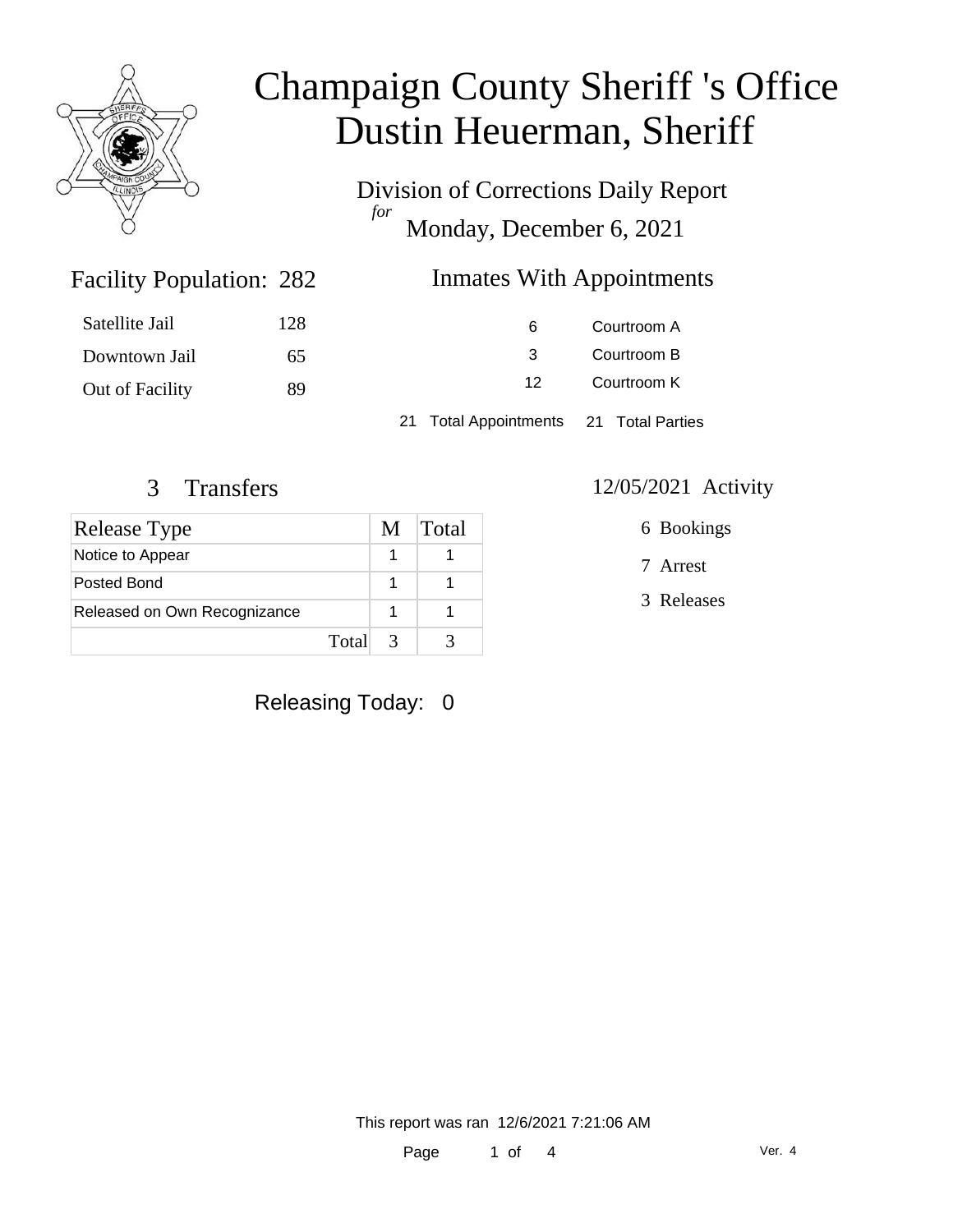

Division of Corrections Daily Report *for* Monday, December 6, 2021

### Custody Status Count

- Electronic Home Dentention 19
	- Felony Arraignment 12
		- Felony Other 4
	- Felony Pre-Sentence 7
		- Felony Pre-Trial 201
	- Felony Pre-Trial DUI 3
	- Felony Sentenced CCSO 2
	- Felony Sentenced IDOC 15
		- Hold Other 3
		- Hold Sentenced CCCC 1
		- Hold Sentenced IDOC 2
	- Misdemeanor Arraignment 4
		- Misdemeanor Other 1
		- Misdemeanor Pre-Trial 2
			- Petition to Revoke 2
			- Remanded to DHS 3
			- Traffic Arraignment 1
				- Total 282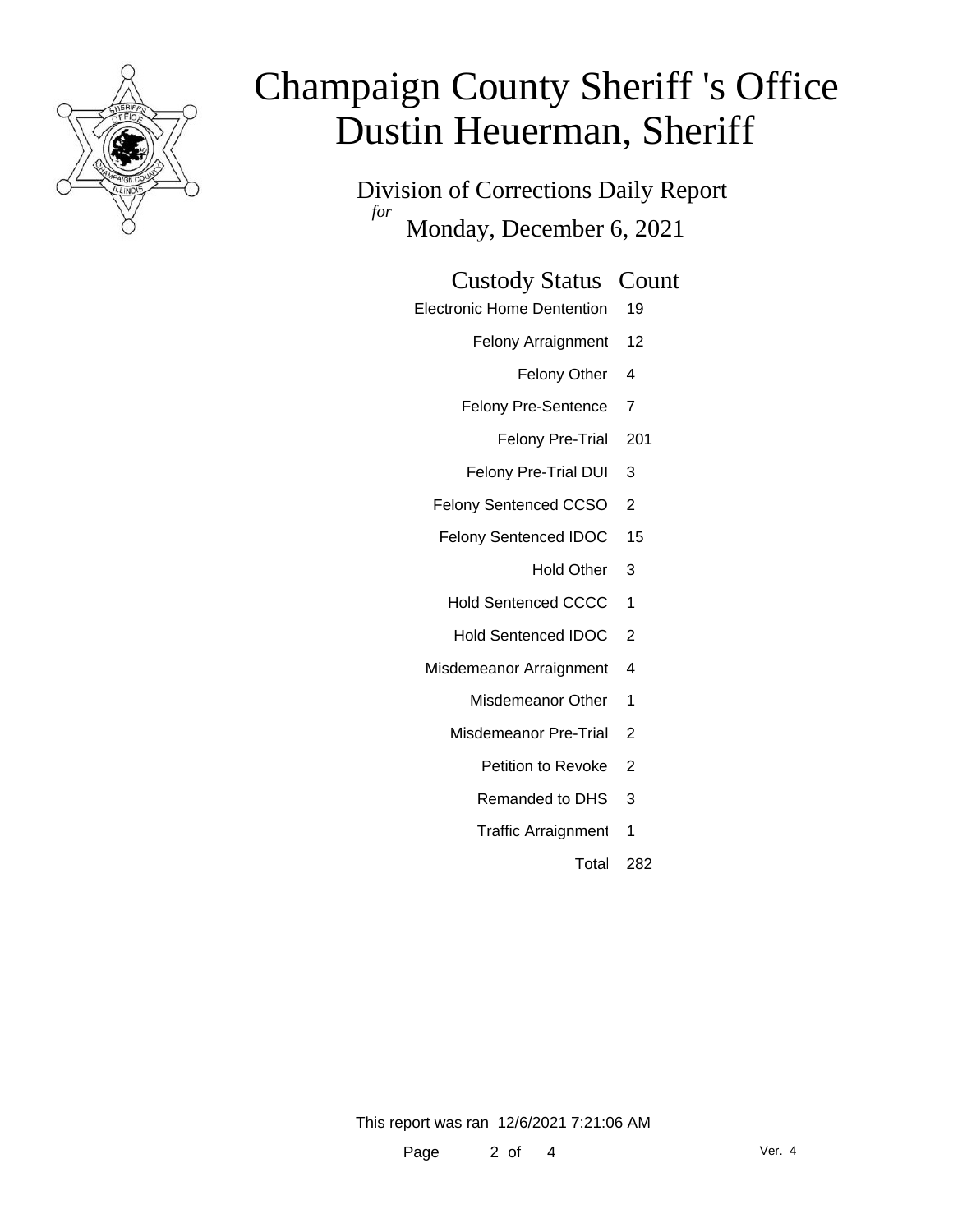

Division of Corrections Daily Report *for* Monday, December 6, 2021

# Inmates With Appointments

| <b>Jailing Party Name</b>  | Location    | Number of Records / Node |
|----------------------------|-------------|--------------------------|
| BLOUNT, LINNEZ LEQUON      | Courtroom K | 1 / Satellite Jail       |
| CASTILLO, LUIS ALBERTO     | Courtroom K | 1 / Satellite Jail       |
| DORRIS, KEMION DAETOCE     | Courtroom B | 1 / Out of Facility      |
| DULANY, CHRISTOPHER D      | Courtroom K | 1 / Satellite Jail       |
| <b>GARCIA, JUAN CARLOS</b> | Courtroom A | 1 / Downtown Jail        |
| GROB, WARREN A, Junior     | Courtroom K | 1 / Satellite Jail       |
| HILL, JACOB MILES          | Courtroom B | 1 / Satellite Jail       |
| HUNTER, DENNIS RALPH       | Courtroom K | 1 / Satellite Jail       |
| KINTNER, WESLEY J          | Courtroom K | 1 / Satellite Jail       |
| LENARD, DEMETRIUS MARQUIS  | Courtroom A | 1 / Downtown Jail        |
| LINDSEY, DONALD RAY        | Courtroom K | 1 / Satellite Jail       |
| MCCLENDON, CALVIN M        | Courtroom A | 1 / Downtown Jail        |
| MCGAHA, CHRISTOPHER D      | Courtroom K | 1 / Satellite Jail       |
| MOORE, CHRISTOPHER ALLEN   | Courtroom K | 1 / Satellite Jail       |
| NIKOLAEV, YEVGENIY         | Courtroom A | 1 / Out of Facility      |
| OVERMAN, ZACHARY WILLIAM   | Courtroom K | 1 / Satellite Jail       |
| ROSILES-CASTILLO, RENE     | Courtroom K | 1 / Satellite Jail       |
| TIPSORD, NOAH LEE          | Courtroom B | 1 / Out of Facility      |
| TURNER, AMARIO             | Courtroom A | 1 / Out of Facility      |
| WILLIAMS, TAVARAZ LASHAWN  | Courtroom A | 1 / Satellite Jail       |
| <b>WOOD, ANTONIO</b>       | Courtroom K | 1 / Satellite Jail       |

### **Transfers**

| BUTZOW, MARK ANDREW              | Posted Bond                  | Satellite Jail |
|----------------------------------|------------------------------|----------------|
| NGUYEN, JOHN                     | Notice to Appear             | Satellite Jail |
| <b>VOUGHN, FREDERICK LATRELL</b> | Released on Own Recognizance | Satellite Jail |

This report was ran 12/6/2021 7:21:06 AM